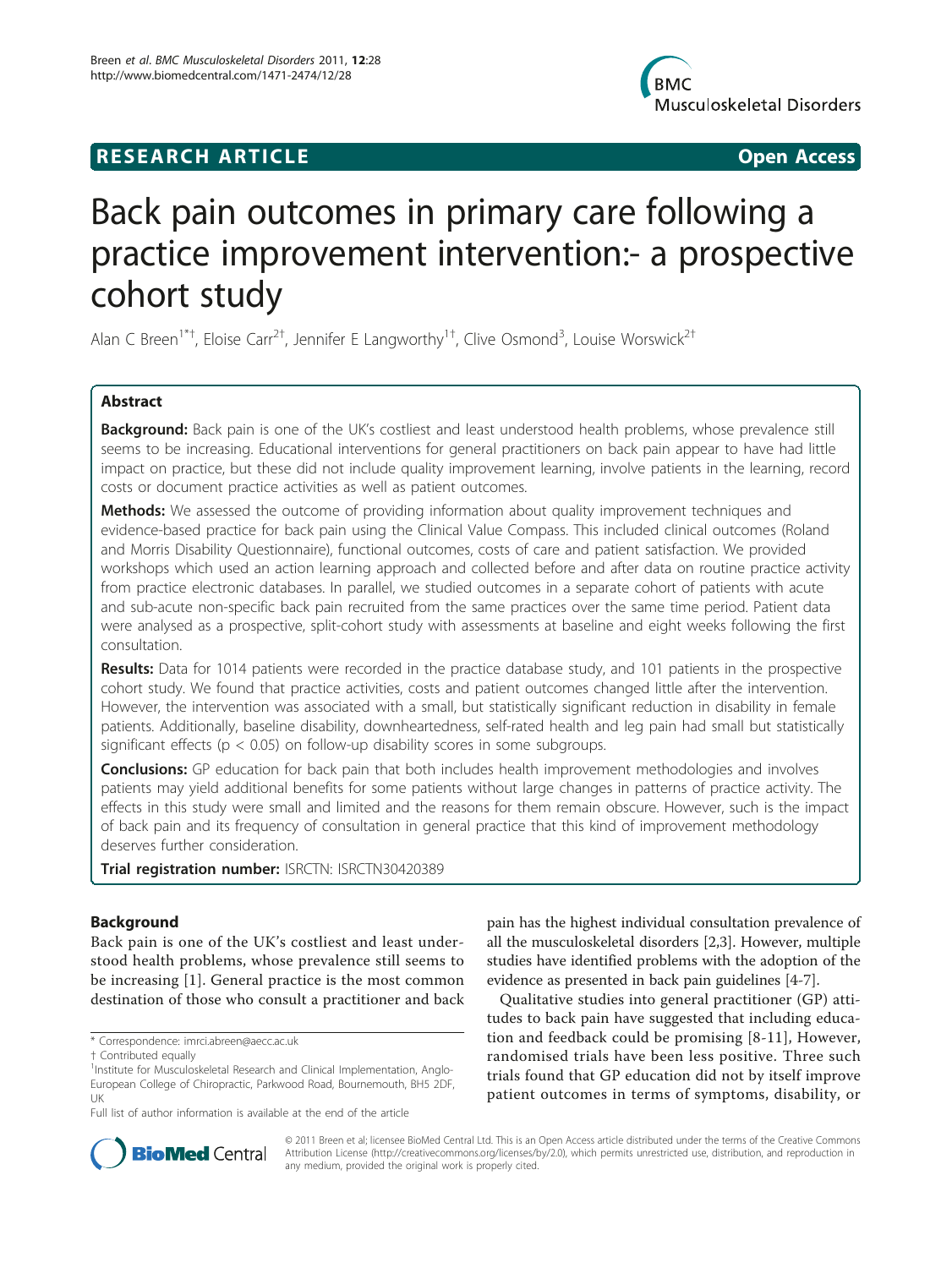satisfaction with care [[12\]](#page-8-0) although it did modestly increase guideline consistent behaviour [\[13](#page-8-0)], and GP confidence [\[14](#page-8-0)]. Engers et al also conducted a cluster randomized trial of a GP educational intervention to promote adoption of the Dutch back pain guidelines [[15](#page-8-0)]. This study found little change in management patterns. However, an Italian cohort study which assessed the efficiency of an educational program on the clinical behaviour of doctors for the diagnosis of low back pain reported a shift of priorities from diagnosis to communication with patients [[16](#page-8-0)].

Two occupational studies of physician education showed slightly more positive results. A Norwegian randomised controlled trial of the implementation of 'Active Sick Leave' (ASL - a scheme to facilitate the use of return to work with modified activities), used educational workshops and literature to help promote general practitioner adoption for patients who were off work with back pain [[17](#page-8-0)]. This trial found that a significantly higher proportion of people used ASL when they and their doctors were telephoned and reminded, but the effects were attributed more to contact with patients than with doctors. In a further US occupational study by Derebery et al evaluated the effect of an educational intervention on physician management of employees with back pain and found that it did reduce the percentage of restricted work and lost-time cases for some patient categories [\[18](#page-8-0)]

So far there have been no UK studies of GP educational interventions to improve the management of back pain, although one randomized trial of a posted information package reported a positive shift in beliefs and behaviours in chiropractors, osteopaths and musculoskeletal physiotherapists [[19\]](#page-8-0).

Researching care improvement benefits from the documentation of current care and prognostic factors, as well as the effects of interventions. One systematic review of randomised trials that examined both of these for back pain found inadequate data to describe the care given and a lack of studies that assessed the role of prognostic factors [[20](#page-8-0)]. It was also recognised that 'usual care' was often highly variable. Post-hoc analysis of one large back pain trial that included GP care found that although duration of pain did not affect the clinical outcome, age, work status, age of leaving school, pain, disability, quality of life, and patient beliefs all did [[21](#page-8-0)]. Assessment of guideline implementation strategies should therefore take these factors into account.

One ethnographic study in the UK found that in the presence of organisational demands and constraints, iterative negotiations and informal networking may be a promising approach [[22](#page-8-0)] and a methodology for doing this using an improvement model that combines practicebased learning, inter-professional networking and continuous quality improvement cycles has been suggested [\[23\]](#page-8-0).

In order to test the effects of such a combined interprofessional approach, this study used facilitated 'actionlearning' to promote evidence-based back pain management, along with practical knowledge of health care quality improvement [[24](#page-8-0)]. Action-learning encourages reflection on actions and learning from each other. Used with a group of different professionals it can address organisational change [[25](#page-8-0)] and has been used in a range of settings including mental health [[26](#page-8-0)], managers on leadership programmes [[27](#page-8-0)] and care homes [\[28\]](#page-8-0).

In the present study, 9 practice teams, each with a patient, attended a series of 8 half-day workshops over 9 months. For our outcomes evaluation we used the Clinical Value Compass whose components are: clinical outcomes, functional health status, satisfaction against need and total costs [[29\]](#page-8-0). This tool was developed to track and evaluate measures which could help teams improve performance of care delivery by linking the processes of care with patient outcomes. It has been used in a range of clinical settings and countries including Canada [\[30\]](#page-8-0), Australia [\[31](#page-9-0)] and the United States [[32\]](#page-9-0). In an ambitious improvement project, Deyo et al, working with healthcare organisations delivering back pain management, also identified a range of outcome measures, but limited detail was provided in terms of outcome data and these were not framed within the Clinical Value Compass[\[33\]](#page-9-0).

We also recorded GP interventions, referrals and their costs in a parallel study of the same practices over the same time period. The purpose of this study was twofold:

1. to assess changes in patient outcomes following a practice improvement intervention that included patients in the improvement learning, taking account of prognostic factors and 2. to identify any changes in practice care patterns for back pain after such an intervention.

# Methods

#### Population

#### Patient recruitment

Nine practices from two Primary Care Trust localities in the South of England recruited two cohorts of patients who attended for back pain. The first cohort was recruited in the 12 months before practice teams had attended 8 half-day workshops over nine months starting in March 2008. The second cohort was recruited over the 15 months following the workshops. Patients were recruited by the general practitioners, who explained the study, obtained consent to pass their contact details to a co-ordinator and gave consenting patients an information sheet.

# Inclusion and exclusion criteria

Inclusion criteria were: age 18-65, low back pain, with or without leg pain, back pain of less then 12 weeks duration and no previous spinal surgery. Patients were not eligible if they had serious spinal pathology,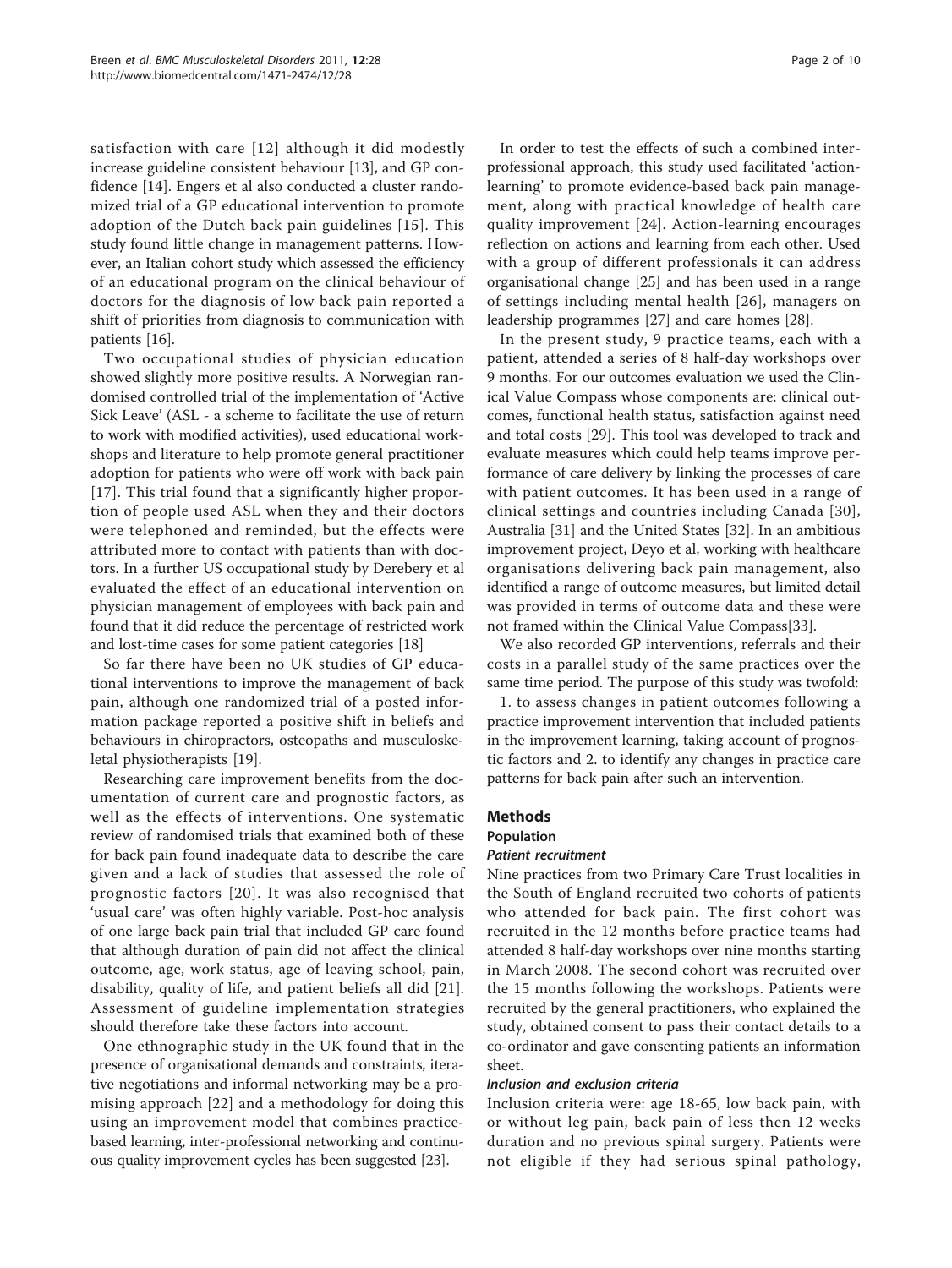traumatic onset of their pain, were pregnant, had severe depression, had constant pain lasting more than 6 months or had compensation or litigation proceedings pending.

#### Characteristics of the practice teams

Each team had up to 6 members, each comprising up to three doctors, plus various combinations of people involved with the practice, including physiotherapists, receptionists, practice nurses, practice managers and patients. All practice teams included at least one patient. A bursary was provided for each practice team to offset costs such as provision of locum cover.

#### Practice database study

Concurrent with the collection of questionnaires from patients, a second study was conducted of practice activity for back pain patients as recorded in practice computer databases. For this, the computer databases (EMIS, Vision, ISOFT and Synergy) of all practices were extended to include a range of new variables to be recorded if the Read Code N142 'low back pain' was entered. Doctors then logged their consultation activities for all back pain patients at each visit, including sickness certification, referrals and their own interventions. Prescribing of oral medications was not included. All 9 practices, populated by 40 doctors, participated in this data collection process. Costs were attributed to each chargeable activity from national and local NHS tariffs for 2008-9. This constituted the fourth Clinical Value Compass component. Medication costs were not included.

#### Intervention

During the workshops, both the principles of quality improvement and the latest evidence for back pain management, based on the European Acute Back Pain Guidelines [[34](#page-9-0)], were introduced. This was based on information provided through fast feedback questionnaires from the practice teams at the end of the previous workshop in order to ensure that ownership of the learning remained with them. The forms identified speciality areas and expertise was brought in from external sources. These included speakers who covered communication skills, psychological aspects of pain, pain management, examination skills, Expert Patient Programme, back pain support groups and bio-psychosocial aspects of back pain (see Additional file [1](#page-8-0) for the content of workshops)..

Each practice team also identified its own individual priorities for improving care and generated at least one improvement project of its own, using a plan, do, study, act (PDSA) methodology. Practices were also supported by a project Wiki. This was a private section of the LIMBIC website (<http://www.limbic.org.uk>) which posted information and commentaries by the project

team and other participants. It was central to communication about specific project activity; improvement projects and the sharing of ideas. A Quality Improvement Facilitator also visited practices to help with problems and answer queries. This Facilitator played a key role in supporting practices with the development of their improvement projects, the sharing of ideas with other practices, and the use of the Wiki to provide access to improvement tools.

During the phase of data collection from patients, the co-ordinator made telephone contact with them within one week, obtained consent and the baseline questionnaire was then completed. Eight weeks later, a follow-up questionnaire was completed. The study received ethical approval from the (Somerset NHS Ethics Committee Reference 07/H0205/36), and was registered on the Current Controlled Trials database (ISRCTN30420389).

#### Outcome Measures

In the back pain patient study, patient outcomes were assessed with the cohort split into before and after workshop groups (Figure [1](#page-3-0)). The patient baseline questionnaire contained demographic information, prognostic variables and the Roland and Morris Disability Questionnaire (RMDQ) [[35](#page-9-0)]. This was the primary outcome measure for the clinical outcome in the Value Compass [\[29](#page-8-0)]. Secondary outcomes comprised a 10-point numerical rating scale for pain, Deyo's symptom frequency and bothersomeness index [[36\]](#page-9-0) and the general health, mental health, vitality and social function subscales of the SF-12 [[37](#page-9-0)]. These made up the functional status measures of the Value Compass. Eight weeks later, participating patients received a follow-up questionnaire with the same measures, plus a numerical rating global improvement/deterioration scale, the Patient Satisfaction Scale [[38\]](#page-9-0) and a single satisfaction question [\[39\]](#page-9-0) which constituted the third measure of the Value Compass. All data were entered into an SPSS (V17.0) file.

#### Analysis - back pain patient study

Demographic and prognostic variables for each Cohort were analysed descriptively. Significance of differences of change scores for interval or categorical data between cohorts was determined using 2-sided Mann-Whitney and Fisher Exact tests. Significance for all tests was set at the 5% level.

We combined data from both cohorts and used multiple linear regression analysis to model the RMDQ score at follow-up, always including as predictors age, sex, the baseline RMDQ score and a dummy variable that identified whether the patient was seen before or after the series of workshops. The regression coefficient for the last term measured the effectiveness of the workshop. Other variables that might influence the follow-up RMDQ score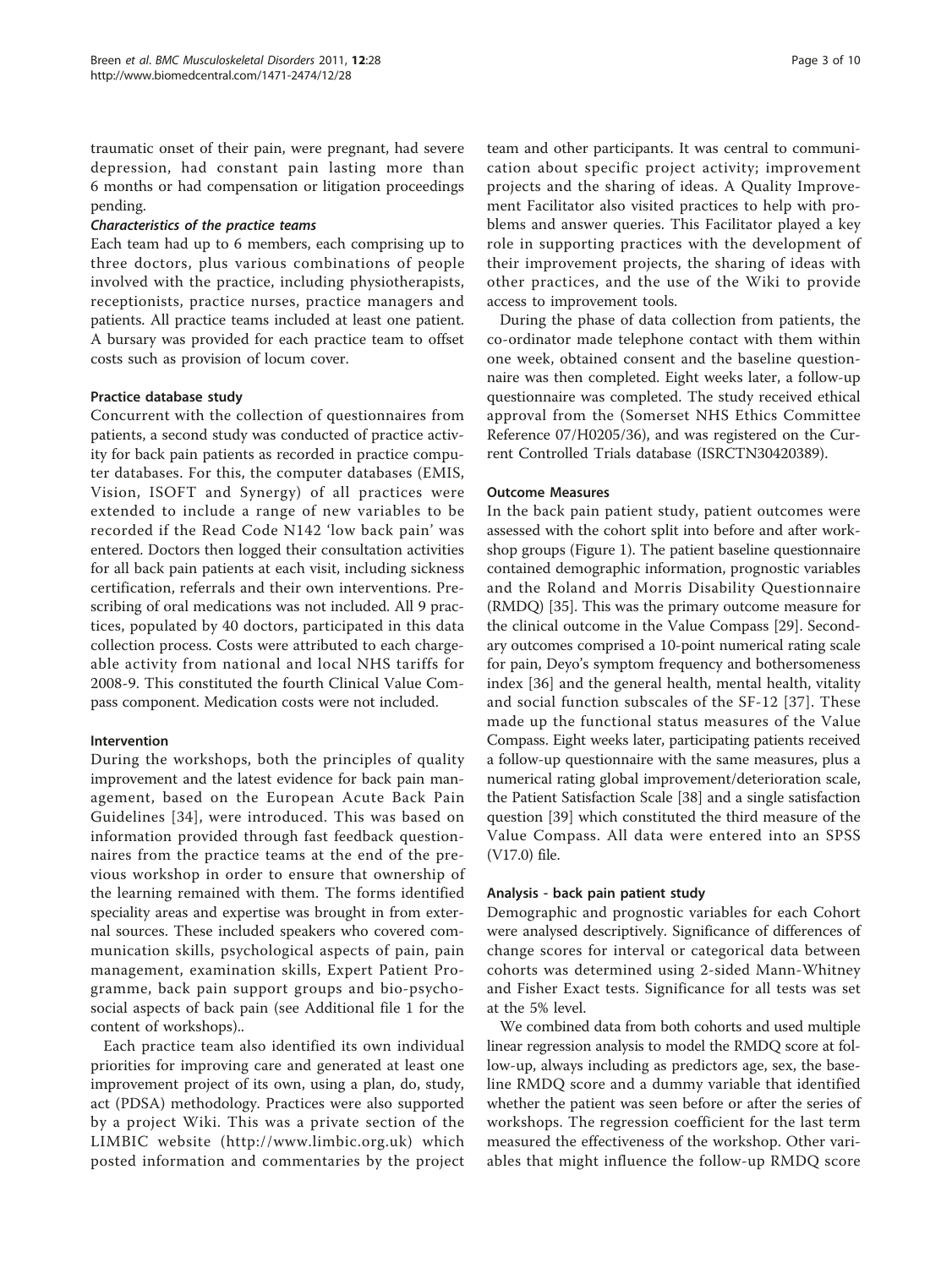<span id="page-3-0"></span>

were introduced in a forwards stepwise manner - the most significant variable from the remaining set being introduced at each stage until the introduction of a new variable was not statistically significant at the 5% level.

Differences in the proportions of patients improved were also calculated. These were determined using ROC

curve analyses to determine the RMDQ cut-off scores for an improvement of at least 2 out of 10 on the global improvement question from the follow-up questionnaire and, alternatively, as the same reduction of severity on the visual analogue pain scales between baseline and follow-up [[40](#page-9-0)].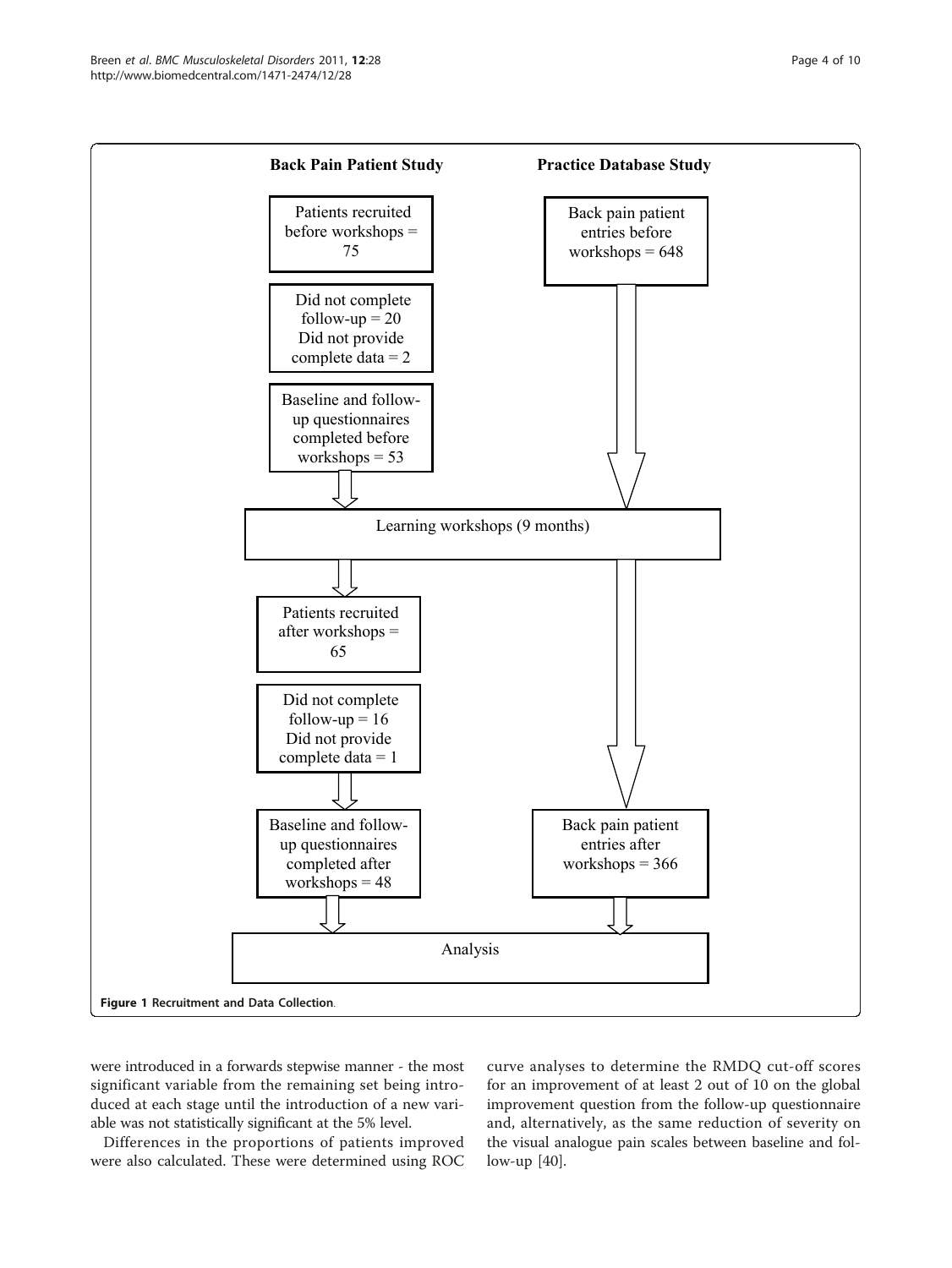Ten questions from the Patient Satisfaction Scale were grouped under the subsets of; Information, Caring and Effectiveness [[38\]](#page-9-0). An additional overall satisfaction question was included and the median scores in patients seen before and after workshops were analysed for differences using the Mann-Whitney test.

# Analysis - practice database study

Data were transferred from practice databases into Microsoft Excel (2003 Version) and SPSS (V17.0) files for analysis. Items were tallied by practice for the pre and post intervention cohorts and analysed by cohort. The rates of the various practice activities per patient were calculated by dividing the number of times the activity was used by the number of patients in the cohort. The average cost of each activity per patient was calculated by multiplying its relevant NHS tariff for 2008-9 by the rate for that activity. The average total cost of an episode was estimated by summing these costs. Differences in the proportions of patients who received the most frequent care activities were compared using the Fisher Exact test.

# Results

#### Back pain patient study

Seventy-five patients were recruited for the pre-intervention phase (Cohort 1) and 65 to the post-intervention phase (Cohort 2) (Figure [1](#page-3-0)). Twenty Cohort 1 and 16 Cohort 2 patients dropped out and 3 and 1 respectively did not provide complete data. Data were analysed for 53 patients in Cohort 1 and 48 in Cohort 2 (Table [1](#page-5-0)). The mean age (sd) of the combined cohorts was 47 (10.991) and 52% were female. The mean duration of their pain was 3.69 weeks (2.922), however in only 24% was this the first episode. Mean pain severity was 7.25/ 10 (1.172) and disability 11.46/24 (5.063).

Both Cohorts were representative of an adult acute and subacute non-specific back pain population, although Cohort 2 had significantly more people who reported pain lasting at least 50% of the days of the previous 12 months (Fisher Exact test, 2-sided  $p = 0.032$ ) and significantly fewer who said they enjoyed their jobs (Fisher Exact test, 2-sided  $p = 0.032$ ). (However, for the latter, many people were not in paid employment.) There were no other significant differences between Cohorts.

# Regression analysis - primary outcome

Multiple regression analysis of the pooled data revealed that baseline (RMDQ) score, downheartedness, selfrated health and leg pain had small but statistically significant effects on follow-up RMDQ scores in various groups (Table [2](#page-5-0)). When these were controlled for in the

regression, people who attended for back pain in the post-intervention period had follow-up RMDQ scores that were 1.43 (95% confidence interval -0.38-3.25) lower than those in the pre-intervention period. The corresponding figures for males and females were -1.14 (1.89 to -4.17) and -2.90 (-0.47 to -5.32) respectively, giving a statistically significant effect for females. Higher baseline disability had a small, but statistically significant effect on follow-up disability in males.

# Proportion of patients improved

A higher proportion of patients who attended the practices after the workshops improved (0.64 vs 0.51) in terms of the global scale, but not the pain scale (0.69 vs 0.70). Neither was statistically significant, although such small changes observed at a population level could be very important to individual patients.

#### Functional outcomes

Change scores for functional outcomes are shown in Table [3](#page-6-0). There were small differences in improvement in global outcome and activity after the workshops which were not statistically significant.

# Satisfaction

There was no statistically significant difference in posttreatment satisfaction scores between patients who consulted before and after the workshops (Table [4\)](#page-6-0).

#### Practice activity and costs

Data for 1024 patients were entered in practice databases; 648 before 366 after the workshops. The mean number of GP consultations for back pain before (1.65 [SD 1.342]) and after (1.81 [SD 1.350]) the learning workshops were very similar ( $p = 0.0784$ , 2-way unpaired t-test] as was the mean age of patients (Cohort 1: 47.27 SD16.960, range 9-88, Cohort 2: 48.13, SD16.971, range 14-81), p = 0.437 [2-way unpaired t-test]). The activity rates and attendant costs per patient can be seen in Table [5.](#page-7-0)

The main activities recorded as taking place within practices before the workshops were the provision of sickness certification (26.3%) and self-help literature (11.6%). Referrals were spread over 19 different community practitioner groups and 19 consultant groups in secondary care. Changes in rates of referral for X-ray, MRI and hospital admissions, although important, represented only small proportions of patients.

Fifty-three different activities were used, ranging from advice given by doctors, to referrals for investigations or treatments, sickness certifications and hospital admissions recorded. Overall, there was a significant reduction in the number of individual activities used (30/53) after compared to before (48/53) the workshops ( $p = 0.0001$  Fisher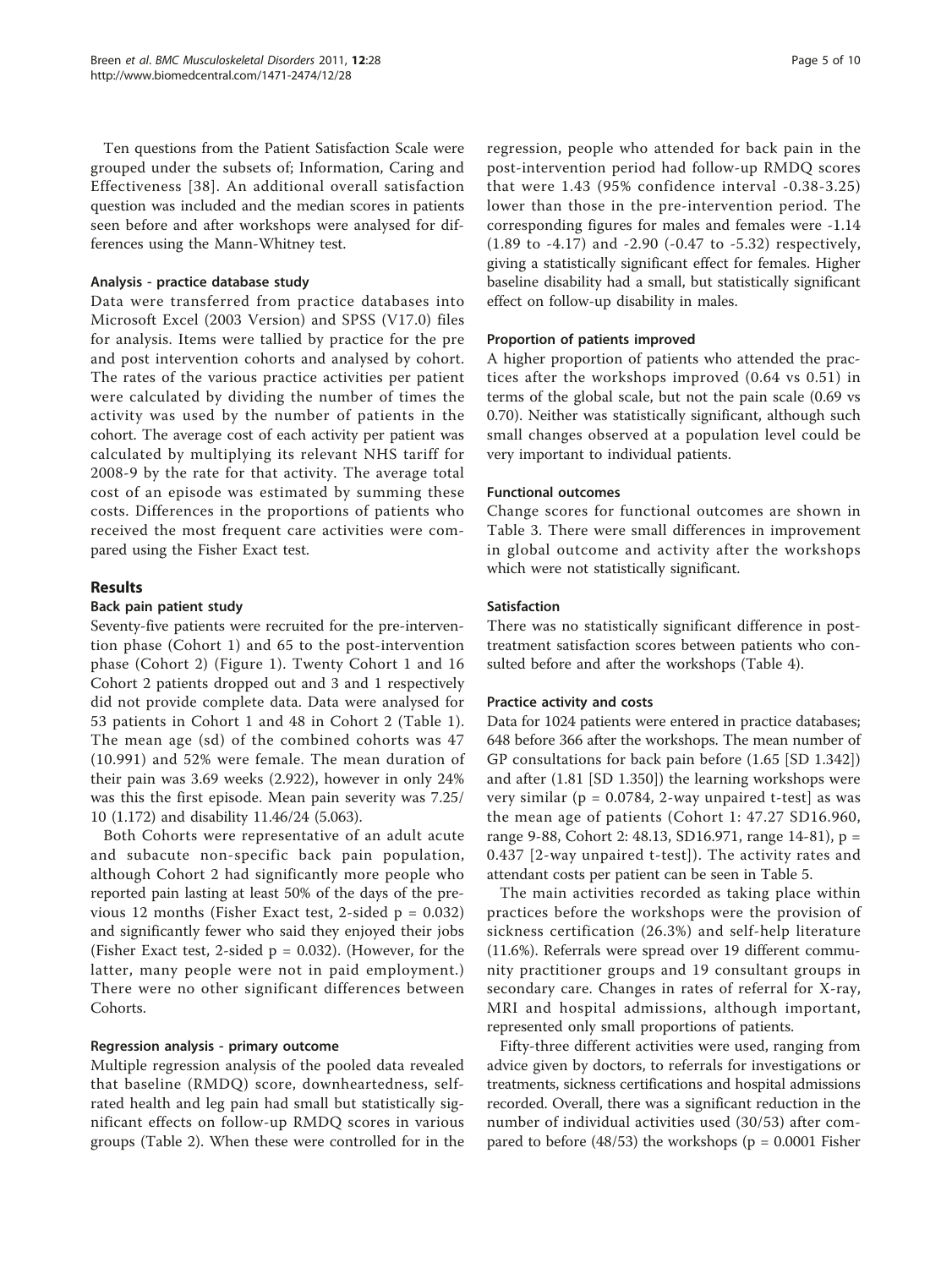|                                          | Mean(SD)                                 |                                           |                  |  |
|------------------------------------------|------------------------------------------|-------------------------------------------|------------------|--|
| Variable                                 | Cohort 1 ( $n = 53$ )<br>(pre-workshops) | Cohort 2 ( $n = 48$ )<br>(post-workshops) | Significance (p) |  |
| Age                                      | 47.02 (10.589) (range 22-69)             | 47.48 (11.526) (range 18-64)              | $0.693*$         |  |
| Gender (%F)                              | 51%                                      | 52%                                       | $0.909**$        |  |
| Age left school                          |                                          |                                           |                  |  |
| $\cdot$ <16 yrs                          | $34\%$ (n = 18)                          | $35\%$ (n = 17)                           | $0.880**$        |  |
| $\cdot$ $\geq$ 16 yrs                    | 66% ( $n = 35$ )                         | 65% ( $n = 31$ )                          |                  |  |
| Duration (weeks)                         | 3.47 (2.791)                             | 3.94 (3.069)                              | $0.523**$        |  |
| Chronicity (proportion of previous 12 m) |                                          |                                           |                  |  |
| $\cdot$ <50%                             | 57%                                      | 52%                                       | $0.655***$       |  |
| $\cdot$ $\geq$ 50%                       | 13%                                      | 31%                                       | $0.032**$        |  |
| • First episode                          | 30%                                      | 17%                                       | $0.118***$       |  |
| Severity (/10)                           | 7.38 (1.632)                             | 7.10 (1.882)                              | $0.538*$         |  |
| Disability (/24)                         | 10.91 (5.289)                            | 12.06 (4.782)                             | $0.195*$         |  |
| Job satisfaction (enjoy job)             | 81%                                      | 60%                                       | $0.014***$       |  |
| Bothersomeness                           |                                          |                                           |                  |  |
| $\cdot$ LBP (/5)                         | 3.83 (0.955)                             | 3.79 (1.031)                              | $0.896*$         |  |
| $\cdot$ Leg pain (/5)                    | 2.47(1.475)                              | 2.62 (1.071)                              | $0.588*$         |  |
| · Moderate-severe leg pain (3-5/5)       | 42% ( $n = 22$ )                         | $52\%$ (n = 25)                           | $0.296**$        |  |
| Interference with work (1-4)             | 2.98 (0.990)                             | 2.96 (1.071)                              | $0.908*$         |  |
| Life impact (0-4)                        | 0.36(0.834)                              | 0.52(0.031)                               | $0.415*$         |  |
| Cut down activities (/28 days)           | 8.13 (6.964)                             | 11.29 (8.417)                             | $0.060*$         |  |
| Cut down work (/28 days)                 | 5.29(6.141)                              | 6.41(7.305)                               | $0.666*$         |  |
| Downheartedness (/5)                     | 1.51(1.250)                              | 1.98 (1.407)                              | $0.067*$         |  |

### <span id="page-5-0"></span>Table 1 Baseline Demographics and Prognostic Indicators

\*= Mann-Whitney, \*\*= Fisher Exact test.

exact test). However, the rates for the most prominent activities (rates >0.050) of giving literature, referral to a physiotherapist, chiropractor or osteopath, sickness certification and consultant referral did not change significantly after the workshops ( $p > 0.05$  Fisher Exact test). There were significantly fewer referrals to an osteopath and less use of epidurals after the workshops ( $p < 0.05$  Fisher exact test), but these represented less than 5% of patients and the latter was largely attributable to just one practice.

The highest costs (i.e. over £5 per patient) were for referrals to physiotherapy, orthopaedics and rheumatology, where referral rates (and therefore costs) did not change significantly. The total cost of all activities for a

patient episode of care before the learning workshops was £104.78 and £103.70 afterwards.

#### **Discussion**

# Strengths and limitations of the study

A significant strength of this project was the extent to which it engaged both practice staff and patients in the intervention, where the feelings and preferences of both had a significant role in the intervention. Conversely, greater application of the evidence in management; (for example, greater follow-up and reassessment, reassurance, explanation and advice about re-activation) might have been sacrificed to this.

|  |  |  |  |  |  |  | Table 2 Multiple regression analysis: prognostic factor effects on follow-up RMDQ scores |  |  |
|--|--|--|--|--|--|--|------------------------------------------------------------------------------------------|--|--|
|--|--|--|--|--|--|--|------------------------------------------------------------------------------------------|--|--|

| Prognostic factor†             | Both sexes $(n = 101)$     |       | Males $(n - 49)$          |       | Females ( $n = 52$ )       |       |  |
|--------------------------------|----------------------------|-------|---------------------------|-------|----------------------------|-------|--|
|                                | Effect on RMDQ (95%CI)     | (p)   | Effect on RMDQ (95%CI)    | (p)   | Effect on RMDQ (95%CI)     | (p)   |  |
| In post-workshops Cohort (y/n) | $-1.433$ $(-3.25-0.39)$    | 0.121 | $-1.142$ $(-4.17-1.89)$   | 0.451 | $-2.897$ $(-5.32 - -0.47)$ | 0.020 |  |
| RMDQ baseline score (/24)      | $0.299(0.10-0.50)$         | 0.003 | $0.362(0.05-0.68)$        | 0.026 | $0.086(-1.9-0.36)$         | 0.535 |  |
| Downhearted (/5)               | $0.991(0.26-1.72)$         | 0.008 | $0.503$ $(-0.67 - 1.68)$  | 0.451 | 1.634 (0.66-2.61)          | 0.002 |  |
| Self-rated health (/4)         | $-1.245$ $(-2.27 - -0.22)$ | 0.018 | $-1.368$ $(-2.85 - 0.11)$ | 0.069 | $-1.524$ $(-3.09 - 0.05)$  | 0.056 |  |
| Leg pain bothersomeness (/4)   | $0.644$ $(-0.03-1.32)$     | 0.063 | $0.323$ $(-0.68 - 1.33)$  | 0.520 | 1.431 (0.43-2.44)          | 0.006 |  |
| Episode duration (/12)         | $0.270$ $(-0.06 - 0.60)$   | 0.106 | $0.404$ $(-0.14 - 0.95)$  | 0.140 | $0.074(-0.52-0.37)$        | 0.741 |  |

†For every higher category of each prognostic factor, the 'Effect' in RMDQ units, rises by the amount shown. For example, the figure 0.991 for 'Downhearted' under 'Both sexes' means that the follow-up RMDQ score is 0.991 units higher for every higher category of Downheartedness.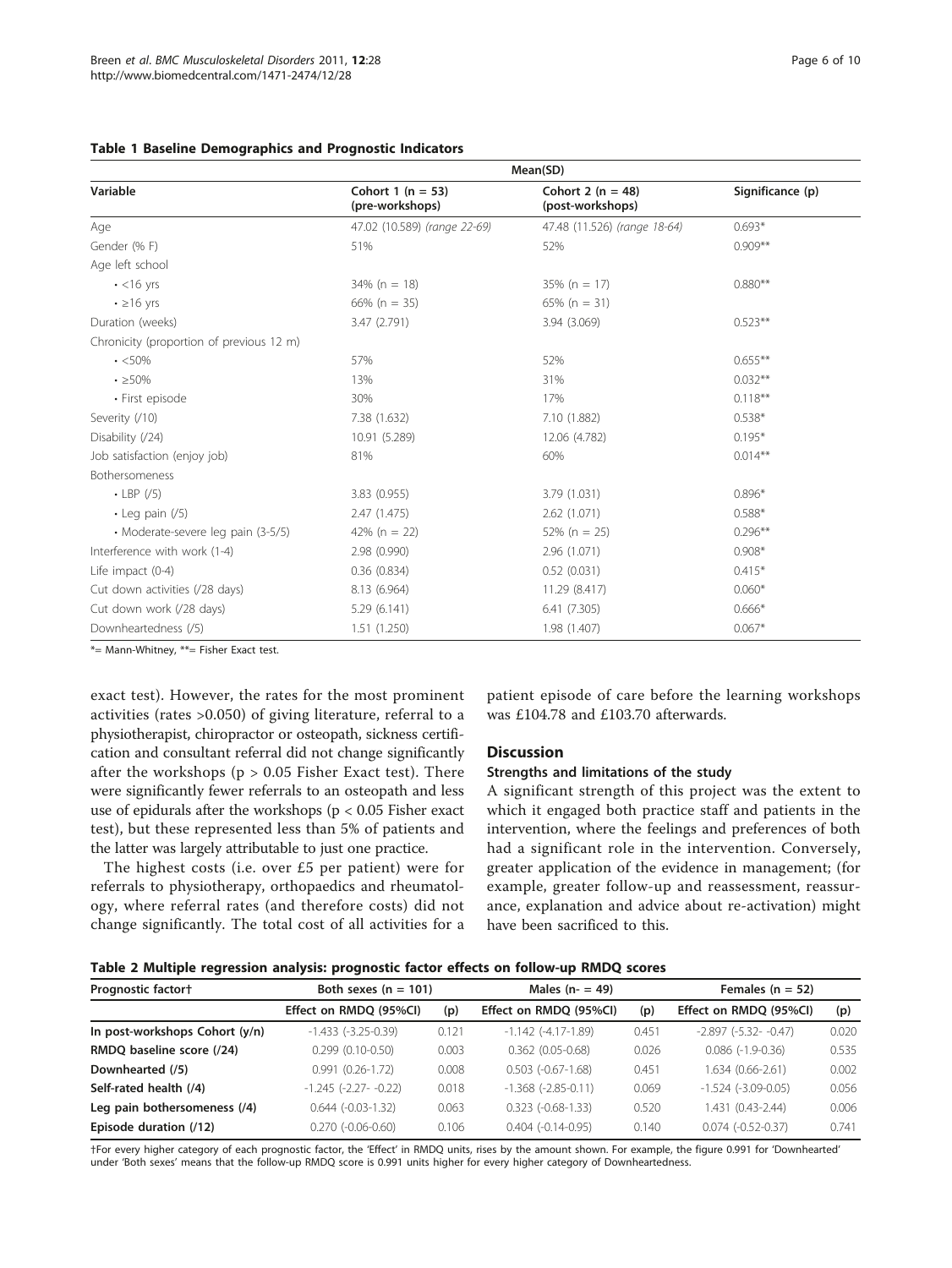#### <span id="page-6-0"></span>Table 3 Functional outcomes

| Outcome (possible change)              | Median change  | Significance |               |  |
|----------------------------------------|----------------|--------------|---------------|--|
|                                        | Cohort 1       | Cohort 2     | $(2-sided p)$ |  |
| Pain severity (/9)                     | $-4.0$         | $-4()$       | 0.864         |  |
| Symptom frequency scale<br>(Deyo 1988) |                |              |               |  |
| Back pain<br>hothersomeness            | $-1.0$         | $-1.5$       | 0.625         |  |
| Interference with work                 | $-2.0$         | $-1.5$       | 0.675         |  |
| Life impact $(4)$                      | $-1.0$         | $-1.0$       | 0.364         |  |
| Cut down activity (/28                 | $-2.0$         | $-5.0$       | 0.252         |  |
| Cut down work (/28)                    | $-1.0$         | $-1.0$       | 0.607         |  |
| SE-12 subscales                        |                |              |               |  |
| General health (/4)                    | 0.0            | 0.0          | 0.180         |  |
| Interference with normal<br>work $(4)$ | $-1.0$         | $-1.0$       | 0.298         |  |
| Feeling calm (/4)                      | 0 <sub>0</sub> | 0.0          | 0.891         |  |
| Having energy (/4)                     | 0.0            | $-1.0$       | 0.190         |  |
| Feeling downhearted (/4)               | 0.0            | $-1.0$       | 0.151         |  |

All that was actually done to individual patients could not be recorded by busy GPs and entries in practice databases were not independently validated. Therefore, some evidence-based interventions may have been used, but not recorded. This is a limitation of the study. It is also important to bear in mind that the patient study sampling operated inclusion and exclusion criteria, whereas the practice database study recorded visits by patients with all manner of complaints, of which back pain may have been only one.

#### Patient outcomes

The Clinical Value Compass was a helpful tool to frame the outcomes selected, representing a balanced set of outcomes. Although overall functional status and disability were no different after the intervention, as was also found by Cherkin et al, adding inter-professional improvement learning and networking that included patients to learning about evidence-care for back pain had some positive effect on disability scores in female patients when prognostic factors were controlled for [[12](#page-8-0)]. The most influential of these were downheartedness, and leg pain. (Table [2](#page-5-0)) For males, having a higher baseline RMDQ score had a small, but statistically significant negative effect which, along with downheartedness and self-rated health, was also

| Table 4 Satisfaction with general practitioner care |
|-----------------------------------------------------|

| Outcome (possible change) | Median score | Significance |               |  |
|---------------------------|--------------|--------------|---------------|--|
|                           | Cohort 1     | Cohort 2     | $(2-sided p)$ |  |
| Information giving $(4)$  | フ3           | フ3           | 0.393         |  |
| Caring $(4)$              | 20           | フ3           | 0.300         |  |
| Effectiveness (/4)        | 23           | フ3           | 0422          |  |
| Overall satisfaction (/4) | 30           | 30           | 0139          |  |

present for both sexes when the data were pooled. The importance of these prognostic factors has also been noted in other studies [[41](#page-9-0)].

#### Practice activity

General practitioners recorded the use of a large number of services to investigate and treat patients with low back pain. Some of these would have been aimed at co-morbidities that accompanied the complaint. It is reasonable to expect that these could not always be disaggregated in the back pain consultation. Additionally, practices were asked to record data for all patients with back pain, including all three triage categories of nonspecific back pain, nerve root pain and back pain arising from serious pathology. Thus, and as mentioned above, many patients would not have attended for back pain alone, as reflected in the variety of specialist health personnel they were directed to.

Like previous studies by Engers et al [[15\]](#page-8-0) and Cherkin et al [[12\]](#page-8-0), we did not find statistically significant differences in the frequency of advice, explanation or information recorded by the general practitioners on practice databases after the intervention. This phenomenon was also reported by McIntosh and Shaw in a qualitative study of patient preferences and expectations of general practitioner care for back pain [[42](#page-9-0)]. GP consultations per patient also did not increase significantly after the workshops, giving little scope for increased active management or follow-up. There was also no significant difference in the main referral destinations after the workshops. The main referral destinations (1/4 of patients) were for some form of physical rehabilitation, but this proportion also did not change after the workshops.

Barnett et al have suggested that guideline recommendations are less likely to be adopted if patient management techniques or referral routes need to be developed [[43\]](#page-9-0). A similar scenario appears to have been in play for depression guidelines where practice-based interventions and referral patterns also did not change [\[44\]](#page-9-0). This contrasts sharply with guidelines for the early treatment of asthma, where only changes in prescribing were required and adoption was faster than expected [[45](#page-9-0)]. These issues, combined with problems of patient interaction and lack of a biomedical explanation for the symptoms, have made back pain guideline implementation challenging. This challenge may be augmented further if doctor and patient must confront uncomfortable truths that conflict with patient preferences and societal pressures in order to achieve functional improvements [\[6](#page-8-0)]. By contrast, a Canadian randomized controlled trial found that if all patients presenting with back pain were referred to a specialist service, there was a small but significantly greater reduction in disability at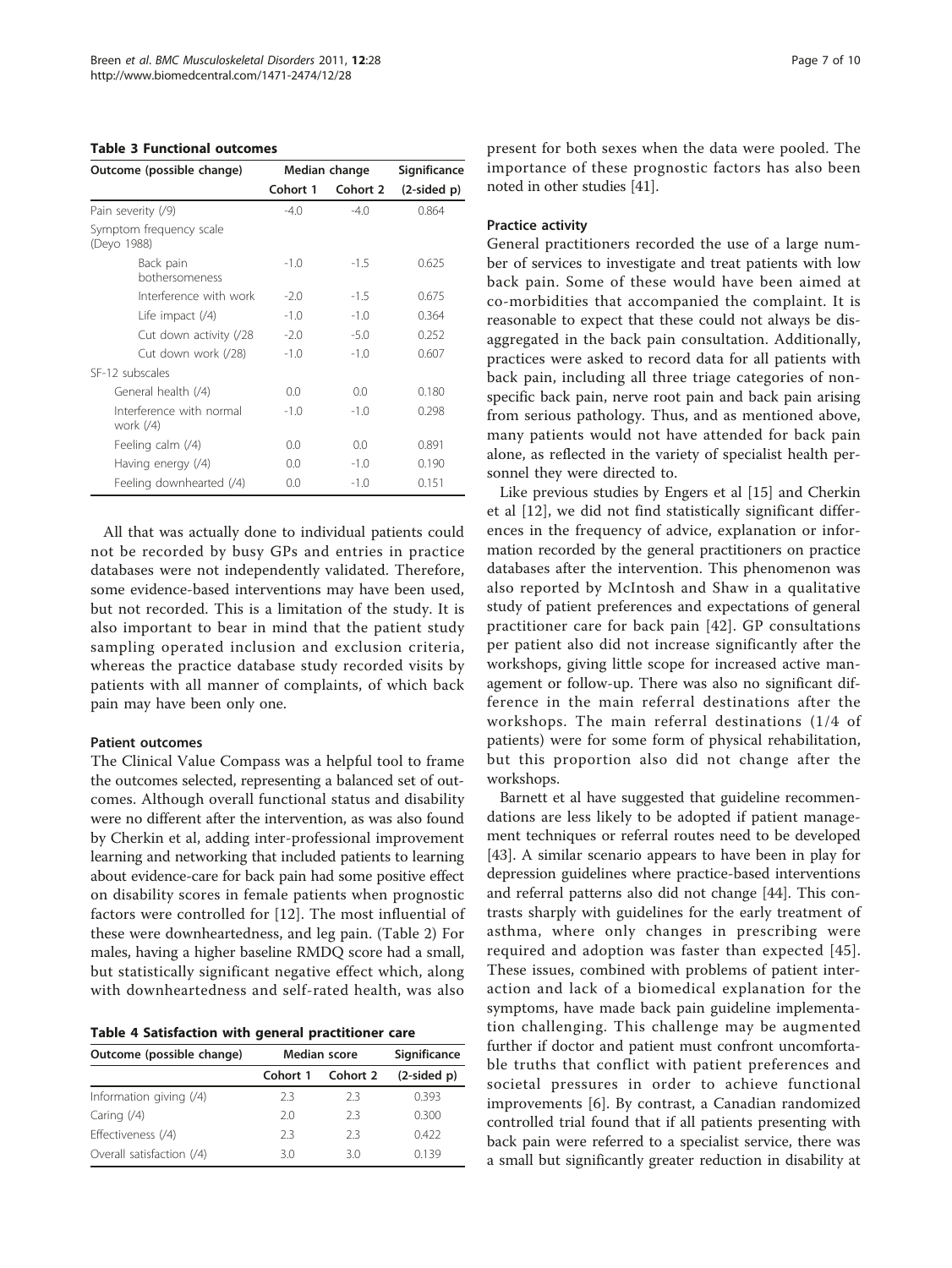|                                       |       | Before workshops<br>$(n = 648)$                     |       | After workshops<br>$(n = 366)$ |                                           |       | Before workshops<br>$(n = 648)$            |       | After workshops<br>$(n = 366)$ |
|---------------------------------------|-------|-----------------------------------------------------|-------|--------------------------------|-------------------------------------------|-------|--------------------------------------------|-------|--------------------------------|
| <b>Activity</b>                       |       | Rate Cost/patient Rate Cost/patient Activity<br>(E) |       | (E)                            |                                           |       | Rate Cost/patient Rate Cost/patient<br>(E) |       | (E)                            |
| In practice                           |       |                                                     |       |                                | <b>Sick certification</b>                 |       |                                            |       |                                |
| Self-Help Literature                  | 0.116 | 0.162                                               | 0.156 | 0.218                          | Given Med 3, 5 or 6                       | 0.263 | 0.000                                      | 0.314 | 0.000                          |
| Self-help advice                      | 0.003 | 0.077                                               | 0.000 | 0.000                          | <b>Treatment modalities</b>               |       |                                            |       |                                |
| <b>Exercise advice</b>                | 0.008 | 0.193                                               | 0.003 | 0.068                          | Ultrasound                                | 0.002 | 0.116                                      | 0.003 | 0.205                          |
| Lifesyle advice                       | 0.002 | 0.039                                               | 0.000 | 0.000                          | Epidural                                  | 0.026 | 3.416                                      | 0.003 | 0.355                          |
| Advice about attending<br>physio      | 0.005 | 0.116                                               | 0.000 | 0.000                          | Other injection                           | 0.003 | 0.464                                      | 0.000 | 0.000                          |
| <b>Contraceptive leaflet</b>          | 0.000 | 0.000                                               | 0.000 | 0.000                          | <b>Consultant referral</b>                |       |                                            |       |                                |
| <b>Referral for</b><br>investigations |       |                                                     |       |                                | Gastroenterology                          | 0.003 | 0.519                                      | 0.003 | 0.459                          |
| X-ray                                 | 0.053 | 0.946                                               | 0.063 | 1.131                          | Gynecology                                | 0.003 | 0.448                                      | 0.003 | 0.396                          |
| <b>MRI</b>                            | 0.009 | 2.921                                               | 0.005 | 1.721                          | Cardiology                                | 0.005 | 0.900                                      | 0.008 | 1.590                          |
| <b>Blood</b> test                     | 0.002 | 0.031                                               | 0.000 | 0.000                          | Rheumatology                              | 0.020 | 5.184                                      | 0.027 | 7.049                          |
| Referral to community<br>services     |       |                                                     |       |                                | Rheumatologist acute back<br>pain service | 0.012 | 3.190                                      | 0.000 | 0.000                          |
| Stop smoking clinic                   | 0.012 | 0.495                                               | 0.005 | 0.219                          | Back Pain Clinic                          | 0.023 | 4.544                                      | 0.036 | 6.962                          |
| Other GP                              | 0.005 | 0.515                                               | 0.000 | 0.000                          | Hospital Spinal Assessment<br>Clinic      | 0.002 | 0.235                                      | 0.000 | 0.000                          |
| Physiotherapy                         | 0.189 | 20.176                                              | 0.172 | 18.418                         | Geriatrics                                | 0.000 | 0.000                                      | 0.003 | 0.773                          |
| <b>Private Physiotherapy</b>          | 0.009 | 0.371                                               | 0.000 | 0.000                          | Vascular surgeon                          | 0.000 | 0.000                                      | 0.003 | 0.473                          |
| Chiropractor                          | 0.008 | 0.425                                               | 0.011 | 0.601                          | Neurologist                               | 0.005 | 0.946                                      | 0.008 | 1.672                          |
| <b>Private Chiropractor</b>           | 0.002 | 0.085                                               | 0.000 | 0.000                          | Urologist                                 | 0.003 | 0.495                                      | 0.000 | 0.000                          |
| Osteopath                             | 0.020 | 1.005                                               | 0.000 | 0.000                          | Orthopaedic surgeon                       | 0.040 | 6.108                                      | 0.044 | 6.645                          |
| Private Osteopath                     | 0.005 | 0.232                                               | 0.000 | 0.000                          | Colorectal surgeon                        | 0.002 | 0.278                                      | 0.000 | 0.000                          |
| <b>Exercise therapy</b>               | 0.005 | 0.139                                               | 0.000 | 0.000                          | General surgeon                           | 0.005 | 0.751                                      | 0.011 | 1.770                          |
| Acupuncture                           | 0.002 | 0.085                                               | 0.003 | 0.150                          | Plastic surgeon                           | 0.002 | 0.207                                      | 0.003 | 0.366                          |
| Private acupuncture                   | 0.002 | 0.085                                               | 0.000 | 0.000                          | <b>ENT</b>                                | 0.009 | 1.122                                      | 0.000 | 0.000                          |
| <b>Dietician</b>                      | 0.002 | 0.062                                               | 0.000 | 0.000                          | Opthalmology                              | 0.003 | 0.328                                      | 0.005 | 0.579                          |
| <b>Midwifery</b>                      | 0.002 | 0.077                                               | 0.000 | 0.000                          | Dermatology                               | 0.006 | 0.736                                      | 0.005 | 0.650                          |
| Counsellor                            | 0.003 | 0.124                                               | 0.000 | 0.000                          | Psychiatry                                | 0.002 | 0.377                                      | 0.000 | 0.000                          |
| Contenance nurse                      | 0.000 | 0.000                                               | 0.003 | 0.109                          | Unspecified                               |       |                                            |       |                                |
| <b>Rehabilitation</b>                 | 0.000 | 0.000                                               | 0.003 | 0.109                          | Further care                              | 0.026 | 1.445                                      | 0.071 | 3.907                          |
| <b>Community matron</b>               | 0.002 | 0.062                                               | 0.000 | 0.000                          | <b>Hospital admission</b>                 |       |                                            |       |                                |
| Pulmonary rehab                       | 0.002 | 0.062                                               | 0.000 | 0.000                          | Emergency admission                       | 0.016 | 1.597                                      | 0.008 | 0.844                          |
| Other                                 | 0.006 | 0.247                                               | 0.005 | 0.219                          | Other admission                           | 0.014 | 1.391                                      | 0.008 | 0.820                          |

#### <span id="page-7-0"></span>Table 5 Activity rates<sub>(μ)</sub> recorded by 9 practices before and after learning workshops with attendant costs<sub>(Ω)</sub>

Rate ( $\mu$ ) = number of occurrences/number of patients in cohort. Cost/patient ( $\Omega$ ) = rate x NHS tariff.

six month follow-up [[46](#page-9-0)]. The results of the present study suggest that at least some patients who suffer from downheartedness and/or, bothersome leg pain may need such additional help.

# Conclusion

Previous studies have not found GP educational interventions for back pain to be useful. However, these did not include quality improvement learning and the inclusion of patients with the practice teams. Furthermore, practice activity and referral patterns have not been monitored concurrently and important prognostic factors have not always been adequately controlled for when measuring patient outcomes. Importantly, outcome measures need to embrace a multidimensional perspective which reflects the impact of back pain on the sufferer. For this, the Clinical Value Compass offers a useful tool.

In the present study, when downheartedness and leg pain were controlled for, there was a small, but clinically important and statistically significant reduction in postintervention disability in female patients. For males, all effects were either small or statistically insignificant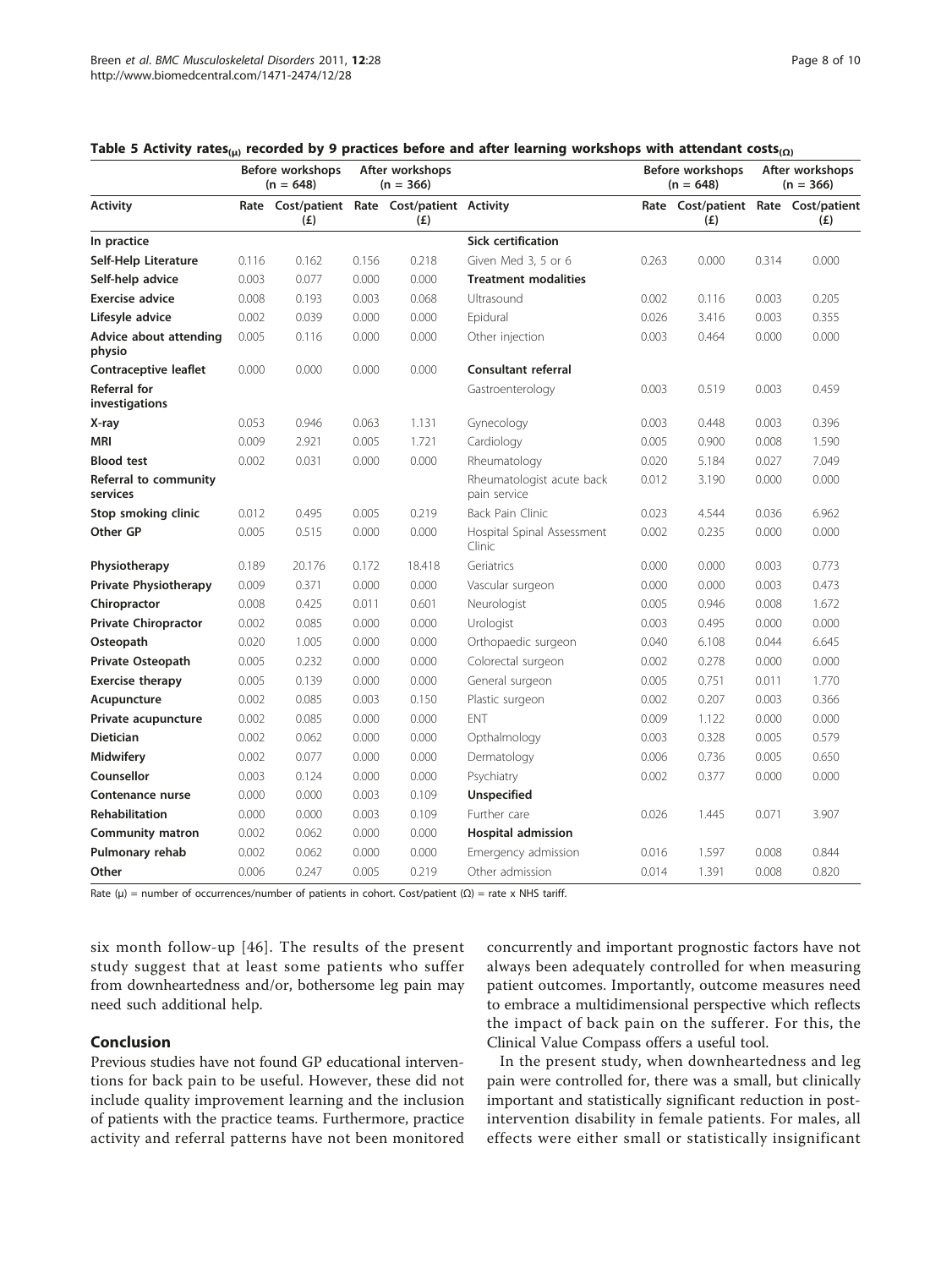<span id="page-8-0"></span>except that a higher baseline disability score predicted slightly higher disability at follow-up. This apparent gender effect is unexplained and merits further investigation.

The small, positive effects found in this study occurred without any tangible change in practice activity or patient referral patterns. However, so large is the economic impact of back pain that with general practice being the most frequent provider of care, GP education that combines evidence-based practice with health improvement methodologies and involves the patients themselves, may yet yield worthwhile additional benefits without additional costs.

# Additional material

[Additional File 1:](http://www.biomedcentral.com/content/supplementary/1471-2474-12-28-S1.DOC) Annexe. Content of LIMBIC Workshops

#### Acknowledgements

This research was funded by a grant from the Health Foundation under its 'Engaging with Quality in Primary Care' programme. We also wish to acknowledge the help and co-operation of our Steering Group ([http://www.](http://www.limbic.org.uk) [limbic.org.uk\)](http://www.limbic.org.uk), the 9 participating practices, their staff and the patients involved, the staff of the Bournemouth and Poole Teaching PCT (in particular Robert Payne, Paul Collins and Dr Paul French) and colleagues from NHS Wiltshire.

#### Author details

<sup>1</sup>Institute for Musculoskeletal Research and Clinical Implementation, Anglo-European College of Chiropractic, Parkwood Road, Bournemouth, BH5 2DF, UK. <sup>2</sup>School of Health and Social Care, Bournemouth University, Christchurch Road, Bournemouth, UK. <sup>3</sup>MRC Epidemiology Resource Centre, University of Southampton, Southampton General Hospital, Southampton, UK.

#### Authors' contributions

All authors participated in the preparation of the manuscript and read and approved the final version.

#### Competing interests

The authors declare that they have no competing interests.

Received: 9 August 2010 Accepted: 27 January 2011 Published: 27 January 2011

#### References

- 1. McBeth J, Jones K: Epidemiology of chronic musculoskeletal pain. Best Practice & Research Clinical Rheumatology 2007, 21:403-425.
- Maniadakis N, Gray A: [The economic burden of back pain in the UK.](http://www.ncbi.nlm.nih.gov/pubmed/10601677?dopt=Abstract) Pain 2000, 84:95-103.
- 3. Jordan KP, Kadam UT, Hayward R, Porcheret M, Young C, Croft P: Annual consultation prevalence of regional musculoskeletal problems in primary care: an observational study. BMC Musculoskeletal Disorders 2010, 11.
- 4. Di Iorio D, Henley E, Doughty A: A survey of primary care physician practice patterns and adherence to acute low back problem guidelines. Archives of Familiy Medicine 2000, 9:1015-1021.
- 5. Schers H, Braspenning J, Drijver R, Wensing M, Grol R: [Low back pain in](http://www.ncbi.nlm.nih.gov/pubmed/11042916?dopt=Abstract) [general practice: reported management and reasons for not adhering to](http://www.ncbi.nlm.nih.gov/pubmed/11042916?dopt=Abstract) [the guidelines in the Netherlands.](http://www.ncbi.nlm.nih.gov/pubmed/11042916?dopt=Abstract) British Journal of General Practice 2000, 50:640-644.
- Schers H, Wensing M, Huijsmans Z, van Tulder M, Grol R: [Implementation](http://www.ncbi.nlm.nih.gov/pubmed/11474367?dopt=Abstract) [Barriers for General Practice Guidlelines on Low Back Pain.](http://www.ncbi.nlm.nih.gov/pubmed/11474367?dopt=Abstract) Spine 2001, 26:E348-E353.
- 7. Dey P, Simpson C, Collins S, Hodgson G, Dowrick C, Simison A, Rose M: [Implementation of RCGP guidelines for acute back pain: a cluster](http://www.ncbi.nlm.nih.gov/pubmed/14965404?dopt=Abstract)

[randomised controlled trial.](http://www.ncbi.nlm.nih.gov/pubmed/14965404?dopt=Abstract) British Journal of General Practice 2004, 54:33-37.

- 8. Cranney M, Warren E, Barton S, Gardner K, Walley T: [Why do GPs not](http://www.ncbi.nlm.nih.gov/pubmed/11477041?dopt=Abstract) [implement evidence-based guidelines? a descriptive study.](http://www.ncbi.nlm.nih.gov/pubmed/11477041?dopt=Abstract) Family Practice 2001, 18:359-363.
- Breen A, Austin H, Campion-Smith C, Carr E, Mann E: "[You feel so](http://www.ncbi.nlm.nih.gov/pubmed/16434220?dopt=Abstract) [hopeless": a qualitative study of GP management of acute back pain.](http://www.ncbi.nlm.nih.gov/pubmed/16434220?dopt=Abstract) European Journal of Pain 2006, 11:21-29.
- 10. Grimshaw JM, Thomas RE, MacLennan G, Fraser C, Ramsay CR, Vale L, Whitty P, Eccles MP, Matowe L, Shirran L, Wensing M, Dijkstra R, Donaldson C: Effectiveness and efficiency of guideline dissemination and implementation strategies. Health Technology Assessments 2004, 8:1-102.
- 11. Grimshaw J, Eccles M, Tetroe J: [Implementing clinical guidelines: current](http://www.ncbi.nlm.nih.gov/pubmed/15712775?dopt=Abstract) [evidence and future implications.](http://www.ncbi.nlm.nih.gov/pubmed/15712775?dopt=Abstract) Journal of Continuing Education in the Health Professions 2004, 24:S31-S37.
- 12. Cherkin D, Deyo R, Berg A: [Evaluation of a Physician Education](http://www.ncbi.nlm.nih.gov/pubmed/1836677?dopt=Abstract) [Intervention to Improve Primary Care for Low-Back Pain II: Impact on](http://www.ncbi.nlm.nih.gov/pubmed/1836677?dopt=Abstract) [Patients.](http://www.ncbi.nlm.nih.gov/pubmed/1836677?dopt=Abstract) Spine 1991, 16:1173-1178.
- 13. Schectman JM, Schroth W.S, Verme D, Voss JD: [Randomized controlled](http://www.ncbi.nlm.nih.gov/pubmed/14521638?dopt=Abstract) [trial of education and feedback for implementation of guidelines for](http://www.ncbi.nlm.nih.gov/pubmed/14521638?dopt=Abstract) [acute low back pain.](http://www.ncbi.nlm.nih.gov/pubmed/14521638?dopt=Abstract) J Gen Intern Med 2003, 18:773-780.
- 14. Cherkin D, Deyo RA, Berg AO, Bergman JJ, Lishner DM: [Evaluation of a](http://www.ncbi.nlm.nih.gov/pubmed/1836676?dopt=Abstract) [physician education intervention to improve primary care for low back](http://www.ncbi.nlm.nih.gov/pubmed/1836676?dopt=Abstract) [pain - I. Impact of physicians.](http://www.ncbi.nlm.nih.gov/pubmed/1836676?dopt=Abstract) Spine 1991, 16:1168-1172.
- 15. Engers AJ, Wensing M, van Tulder MW, Timmermans A, Oostendorp RAB, Koes BW, Grol R: Implementation of the Dutch Low Back Pain Guideline for General Practitioners. Spine 2005, 30:595-600.
- 16. Fabiani L, Goivannoni S, Casanica M, Scatigna M, Pulsoni R, Ventgriglia G, Marchi M: [Efficiency of guidelines and educational program: a training](http://www.ncbi.nlm.nih.gov/pubmed/15072392?dopt=Abstract) [process for the diagnosis of low back pain.](http://www.ncbi.nlm.nih.gov/pubmed/15072392?dopt=Abstract) Recenti Prog Med 2004, 95:81-86.
- 17. Scheel IB, Hagen KB, Herrin J, Oxman AD: [A call for action: a randomized](http://www.ncbi.nlm.nih.gov/pubmed/11884902?dopt=Abstract) [controlled trial of two strategies to implement active sick leave for](http://www.ncbi.nlm.nih.gov/pubmed/11884902?dopt=Abstract) [patients with low back pain.](http://www.ncbi.nlm.nih.gov/pubmed/11884902?dopt=Abstract) Spine 2002, 27:561-566.
- 18. Derebery VJ, Giang GM, Saracino G, Fogarty WT: Evaluation of the Impact of a Low Back Pain Educational Intervention on Physicians' Practice Patterns and Patients' Outcomes. Journal of Occupational & Environmental Medicine 2002, 33:977-984.
- 19. Evans DW, Breen AC, Pincus T, Sim J, Underwood M, Vogel S, Foster NE: [The effectiveness of a posted information package on the beliefs and](http://www.ncbi.nlm.nih.gov/pubmed/20308941?dopt=Abstract) [behavior of musculoskeletal practitioners. The UK Chiropractors,](http://www.ncbi.nlm.nih.gov/pubmed/20308941?dopt=Abstract) [Osteopaths, and Musculoskeletal Physiotherapists Low Back Pain](http://www.ncbi.nlm.nih.gov/pubmed/20308941?dopt=Abstract) [ManagemENT \(COMPLeMENT\) Randomized Trial.](http://www.ncbi.nlm.nih.gov/pubmed/20308941?dopt=Abstract) Spine 2010, 35:858-866.
- 20. Somerville S, Hay E, Lewis M, Barber J, van der Windt D, Hill J, Sowden G: [Content and outcome of usual primary care for back pain: a systematic](http://www.ncbi.nlm.nih.gov/pubmed/19000402?dopt=Abstract) [review.](http://www.ncbi.nlm.nih.gov/pubmed/19000402?dopt=Abstract) British Journal of General Practice 2008, 790-797.
- 21. Underwood MR, Morton V, Farrin A, on behalf of the U. K. Beam trial team: [Do baseline characteristics predict response to treatment for low back](http://www.ncbi.nlm.nih.gov/pubmed/17522096?dopt=Abstract) [pain? Secondary analysis of the UK BEAM dataset \[ISRCTN32683578\].](http://www.ncbi.nlm.nih.gov/pubmed/17522096?dopt=Abstract) Rheumatology 2007, kem113.
- 22. Gabbay J, le May A: [Evidence based guidelines or collectively](http://www.ncbi.nlm.nih.gov/pubmed/15514347?dopt=Abstract) constructed "mindlines?" [Ethnographic study of knowledge](http://www.ncbi.nlm.nih.gov/pubmed/15514347?dopt=Abstract) [management in primary care.](http://www.ncbi.nlm.nih.gov/pubmed/15514347?dopt=Abstract) British Medical Journal 2004, 329:1013-1017.
- 23. Wilcock PM, Campion-Smith C, Head M: [The Dorset Seedcorn Project:](http://www.ncbi.nlm.nih.gov/pubmed/12389771?dopt=Abstract) [interprofessional learning and continuous quality improvement in](http://www.ncbi.nlm.nih.gov/pubmed/12389771?dopt=Abstract) [primary care.](http://www.ncbi.nlm.nih.gov/pubmed/12389771?dopt=Abstract) British Journal of General Practice 2002, 52(suppl):S39-S44.
- 24. Revans RW: ABC of Action Learning London: Lemos and Crane; 1998.
- 25. Mumford A: Effective learners in action learning sets. Journal of Workplace Learning 1996, 8:3-10.
- 26. Douglas S, Machin T: [A model for setting up interdisciplinary](http://www.ncbi.nlm.nih.gov/pubmed/15009495?dopt=Abstract) [collaborative working in groups: lessons from an experience of action](http://www.ncbi.nlm.nih.gov/pubmed/15009495?dopt=Abstract) [learning.](http://www.ncbi.nlm.nih.gov/pubmed/15009495?dopt=Abstract) Journal of Psychiatric and Mental Health Nursing 2004, 11:189-193.
- 27. Bell M, Coen E, Coyne-Nevin A, Egenton R, Ellis A, Moran L: Experience of an action learning set. Practice Development in Health Care 2007, 6:232-241.
- 28. Cook G, Clarke C: [A framework to support social interaction in care](http://www.ncbi.nlm.nih.gov/pubmed/20432782?dopt=Abstract) [homes.](http://www.ncbi.nlm.nih.gov/pubmed/20432782?dopt=Abstract) Nursing Older People 2010, 22:16-21.
- 29. Nelson EC, Mohr JJ, Batalden PB, Plume SK: Improving Health Care, Part 1: The Clinical Value Compass. Journal on Quality Improvement 1996, 22:243-256.
- 30. Reuber H, Blair A: [Developing a clinical value compass to monitor](http://www.ncbi.nlm.nih.gov/pubmed/10947431?dopt=Abstract) [urology outcomes at the Toronto East General Hospital.](http://www.ncbi.nlm.nih.gov/pubmed/10947431?dopt=Abstract) Healthcare